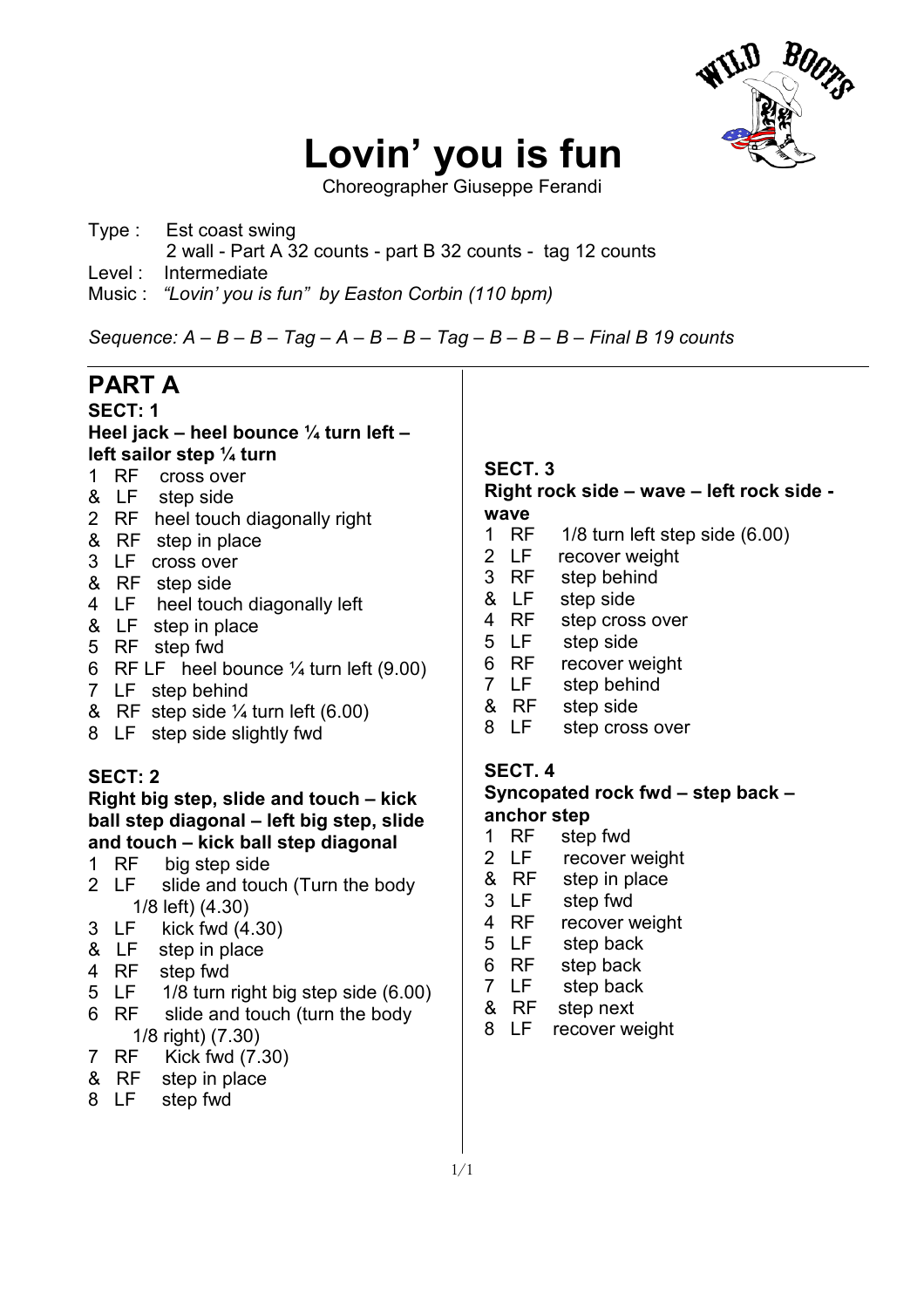

## **PART B**

**SECT. 1 Step fwd – lock step fwd - step fwd, ½ turn right – ½ turn right shuffle back** 

- 1 RF step fwd
- 2 LF step fwd
- 3 RF step fwd
- & LF step behind
- 4 RF step fwd
- 5 LF step fwd
- 6 ½ turn right (12.00)
- 7 LF  $\frac{1}{4}$  turn right step side
- & RF step beside
- 8 LF  $\frac{1}{4}$  turn right step back (6.00)

### **SECT. 2**

**Step back – out, out – hold – step fwd – pony step** 

- 1 RF step back
- 2 LF step back
- & RF step back out
- 3 LF step back out
- 4 Hold
- 5 RF step fwd
- 6 LF step fwd
- 7 RF step fwd and
- LF slightly hitch
- & LF toe touch beside
- 8 RF step fwd and
	- LF slightly hitch

### **SECT. 3**

#### **Jazz box ¼ turn left, touch – kick ball change – step ½ turn left, sweep, hitch**

- 1 LF step cross over
- 2 RF step back
- 3 LF ¼ turn left step side (3.00)
- 4 RF toe touch beside<br>5 RF kick fwd
- RF kick fwd
- & RF step in place
- 6 LF step beside<br>7 RF step fwd
- RF step fwd
- 8 LF sweep, ½ turn left, hitch (9.00)

### **SECT. 4**

### **Left shuffle cross – right toe touch side – right step fwd – left toe touch side – ¼ turn left, step beside – kick ball step**  (The body turned slightly on the left diagonal)

- 1 LF 1/8 turn left step cross
- & RF step side
- 2 LF step cross
- 3 RF toe touch side
- 4 RF 1/8 turn right step fwd (The body goes straight back towards the wall at 9 o'clock)
- 5 LF toe touch side
- 6 LF  $\frac{1}{4}$  turn left, step beside RF (6.00)
- 7 RF kick fwd
- & RF step in place
- 8 LF step fwd